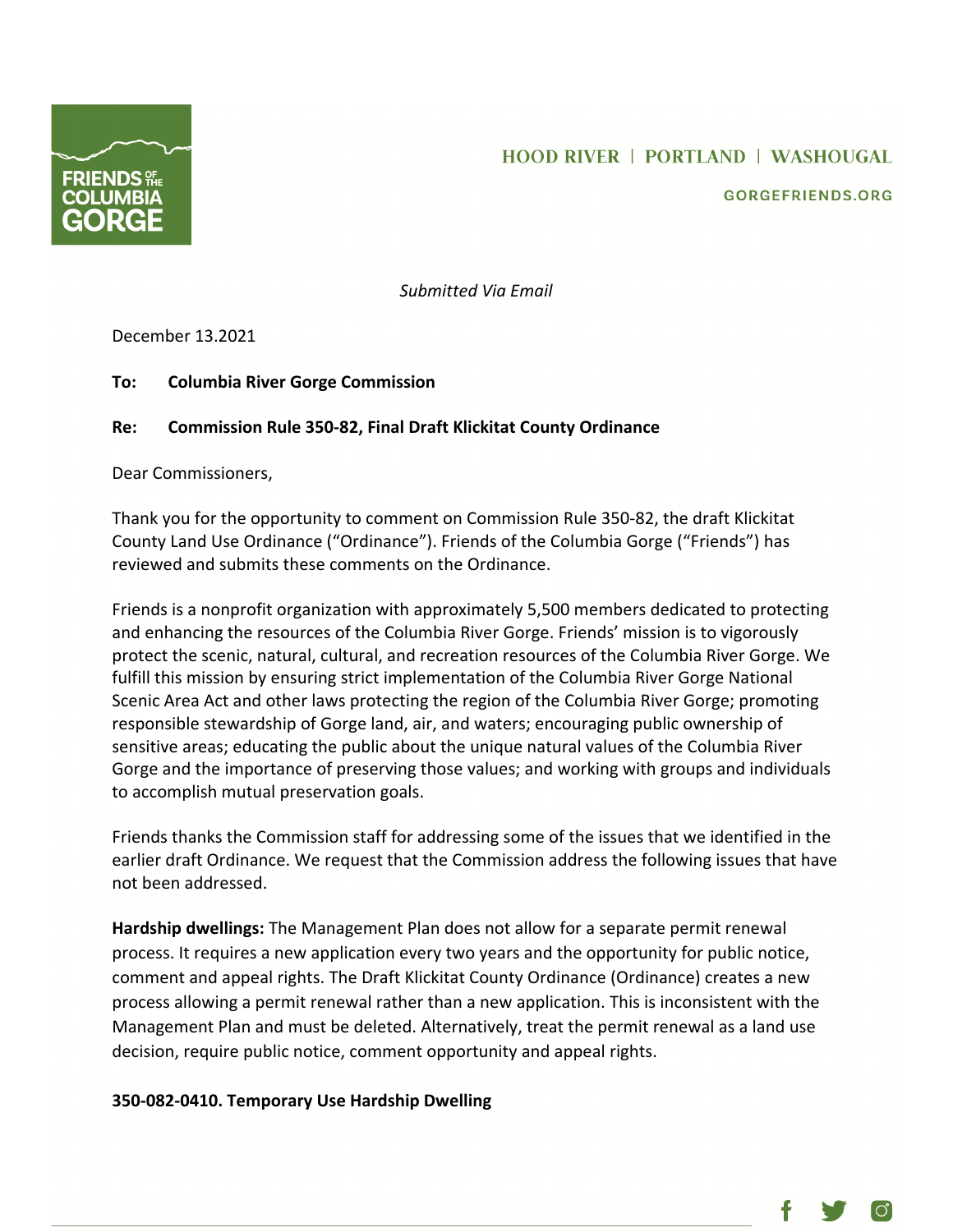(5) A new or renewed permit may be granted upon a finding that a family hardship continues to exist. The Executive Director may renew an existing permit that has not expired for an additional two years. A new permit is necessary if the hardship permit has expired.

The Management Plan, Page 310 only allows for a new permit, not permit renewal.

4. A new permit may be granted upon a finding that a family hardship continues to exist.

Comment: The ordinance can't vary from the Management Plan requirement that a new permit application be submitted for review. A new permit application allows for notice to neighboring property owners and providing the opportunity to comment. In addition, there are no procedures in place for permit renewals.

**Recommendation:** Delete language allowing a separate process for permit renewal. It is not allowed in the Management Plan. Alternatively, require public notice and comment opportunities for permit renewal requests.

**Overnight Accommodations:** The Ordinance varies from the Management Plan in three important ways that are inconsistent with the Plan's requirements. The Revised Management Plan, Page 313, 1.D. requires the dwelling to be the owner's permanent residence *and* owner occupied during rental. Landowner must reapply for an overnight accommodation permit, not simple have it renewed by the executive director. The Ordinance is inconsistent with the Management Plan in these areas.

#### **350-082-0450. Overnight Accommodations**

(1) **(**d) The dwelling must be the principal residence of the owner.

#### **Management Plan, GMA Guidelines 1.D., Page 313.**

D. The dwelling must be the permanent residence of the owner and **occupied by the owner during rental.** (Emphasis added)

Comment: The Commission issued the draft 2020 Management Plan, dated June 1, 2020, for public comment. The draft included the owner occupation requirement. During the public comment period, the Commission received public comments that specifically addressed the owner occupation requirement. For example, comments submitted by the Skamania County Commission on June 30, 2020, page 6, called attention to the owner occupation requirement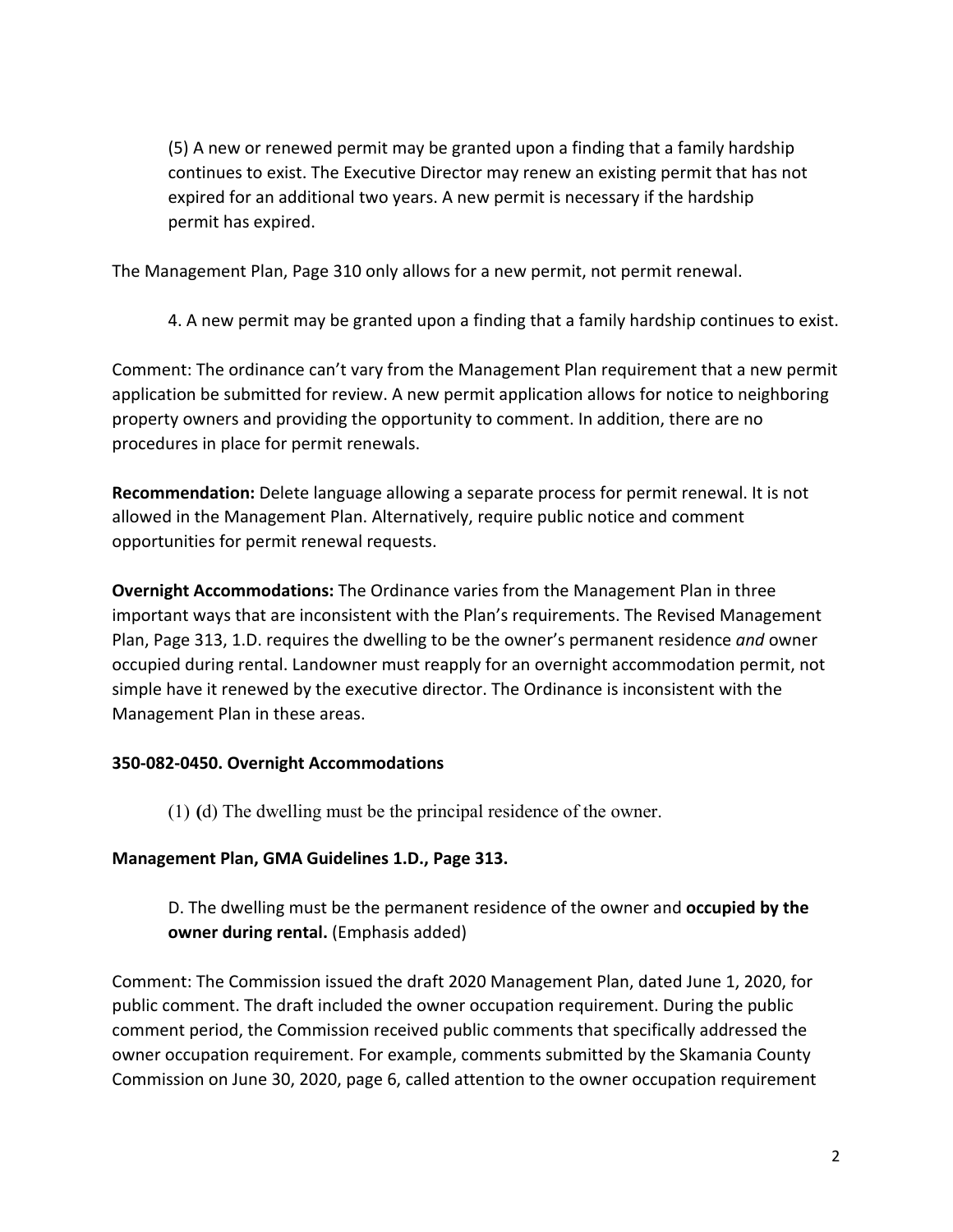and asked it to be changed. The Commission staff reviewed these comments, was aware of the owner occupation requirement and chose to keep it in the final draft Management Plan.

In the August, 2020 Commission meeting, a commissioner proposed removing the owner occupation requirement, but the Commission did not act on the motion and the language was retained.

The Commission voted to adopt this language requiring the dwelling to be the permanent residence of the owner and require owner occupation during rental in the revised Management Plan on October 13, 2020. In 2021, the Secretary of Agriculture concurred that these requirements were consistent with the Act.

In conclusion, the Commission and the public were well aware of the owner occupation requirement for several months and submitted comments that directly addressed this requirement. The Commission voted to retain this requirement and include it in the revised Management Plan. The Commission can't lawfully exclude this substantive requirement from the Ordinance. If the Commission has "buyer's remorse," then it should revise this requirement during the next plan review.

In conclusion, omitting the "owner occupied during rental" requirement in the Ordinance is a substantive change that is inconsistent with the Management Plan.

**Recommendation:** Add the requirement for owner occupation during rental to the Ordinance.

## **350-082-0450. Overnight Accommodations**

(2) Approvals for overnight accommodations shall be valid for no more than two years. Landowners must reapply or renew an approval for the use, and demonstrate past compliance with conditions of approval through financial and other records. The Executive Director may renew an existing permit for an additional two years if that permit has not expired. A new permit is necessary if the overnight accommodation permit has expired. An existing permit shall not be renewed and a new permit shall not be approved if there have been past violations related to the overnight accommodations permit, including failure to file a new application while still operating overnight accommodations.

## **Management Plan, GMA Guidelines 1.G., Page 313.**

G. Land use approvals for overnight accommodations shall be valid for no more than two years. Landowners must reapply for the use after a land use approval expires, demonstrating compliance with conditions of approval through financial and other